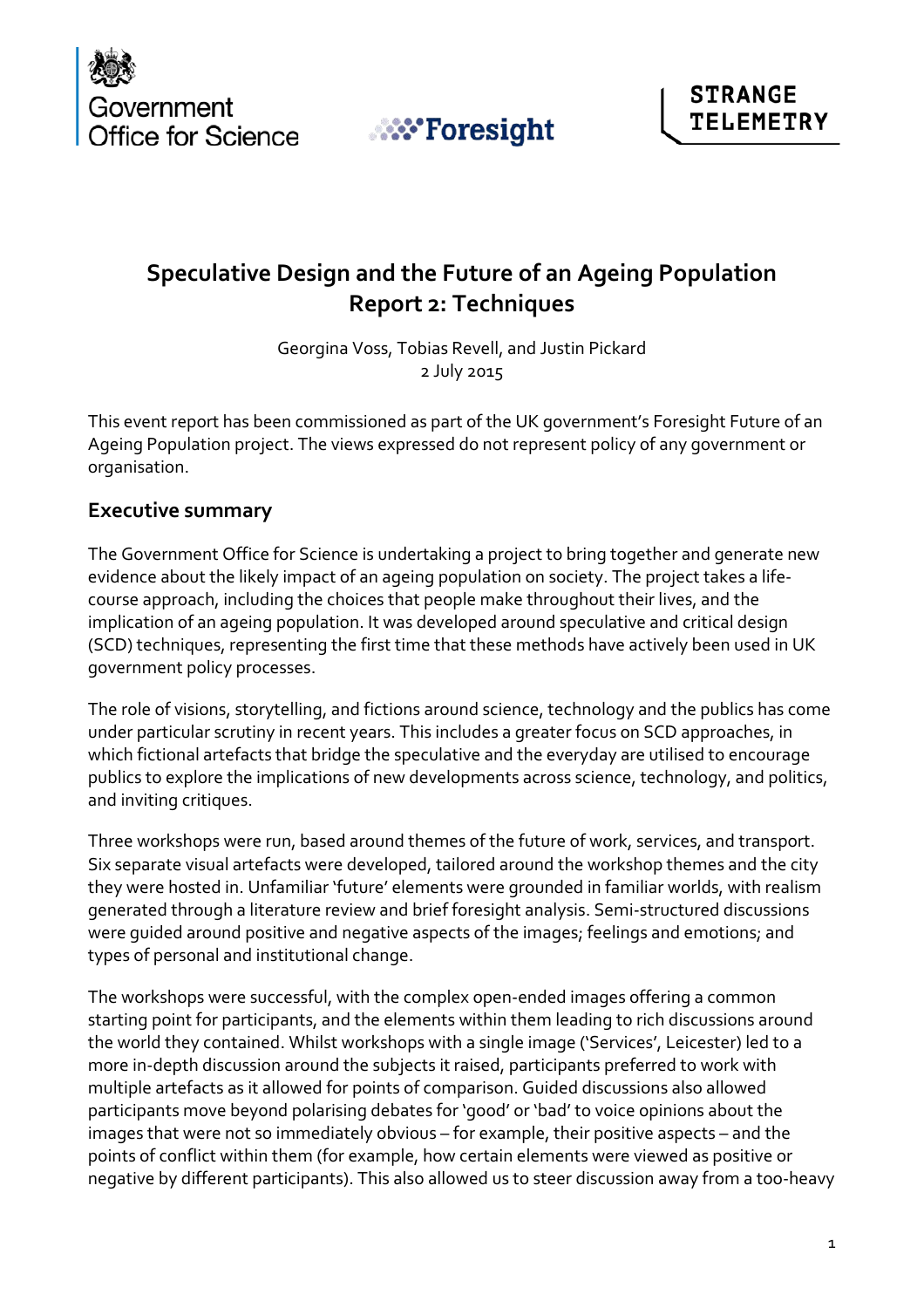focus on the technological realism of what was portrayed in favour of considering the future possibilities intimated by these artefacts.

In future work, it would be useful to explore the use of other forms of artefacts such as objects or film which could preclude the need for text, thus balancing the need to spur discussion with the awareness that, with these methods, every detail counts.

## **1. Introduction: What is speculative and critical design?**

The role of visions, storytelling, and fictions around science, technology, and the publics has come under particular scrutiny in recent years. The role of expectations and foresight has been long-established in this space, as established through a rich literature on the sociology of expectations (Borup et al 2006, Brown et al 2000, Brown and Michael 2003, Selin 2007, Van Lente 2000, Van Lente and Rip 1998), which describes how expectations, as the 'wishful enactment of a desired future' (Borup et al. 2006: 286) are 'both the cause and consequence of material science and technological activity' (ibid).

Common to all emerging technologies is the sense that 'the stakes and the expectations are high … [but] the situation is very fluid, unpredictable and no actor has clear knowledge what the technology will bring.' (van Merkerk and van Lente, 2005: 1096) Operating under conditions of uncertainty, with high stakes and imperfect information, individual actors come to rely on expectations held in common. Such expectations 'shape the mind sets of [these] various actors, while, in their turn, expectations will be shaped and reshaped by research results, findings in other technical fields, or external forces.' (van Merkerk and van Lente, 2005: 1097). In this context, futures-oriented abstractions can be generative in establishing norms and use cases, mobilising and deploying investment, and even functioning as a form of informal technology assessment. As innovation is inherently futures-oriented, understandings of new science and technology – and thus the policy around them – cannot operate in isolation from understandings of the future itself.

What form these expectations take, however, has expanded from sociological research into the wider domain of fiction. Speculative Critical Design (SCD) is an approach pioneered by Anthony Dunne and Fiona Raby (2013) during their tenure at the Royal College of Art. Pitched in explicit opposition to dominant 'design as service to industry' processes developed over the twentieth century, SCD creates fictional artefacts – objects, images, films, texts, and more – that bridge the speculative and the everyday, inviting publics to explore the implications of new developments across science, technology and politics, and unsettling tacit assumptions and social norms (cf. Bassett et al 2013).

SCD techniques often ally closely with those of design fiction. As popularised by designer Julian Bleeker (2009), design fiction is a process for creating prototypes that are not intended to demonstrate proof of feasibility but, instead, gesture at a story or milieu. By coupling the speculation inherent in design with the creative licence of fiction and the pragmatic immanent reality of fact, design fictions enable forms of storytelling that allow us to imagine unrealised objects in use; while also providing alternative value systems for designers – and, potentially, policy-makers – to consider the political and social qualities of objects. 'Diagesis' lies at the root of design fiction methodologies, presenting objects and visions from another world and inviting the audience logically unpack what is not being seen in that world. SCD can thus be defined as the deployment of diegetic prototypes to create design fictions which invite critique of particular technologies, systems, and societies.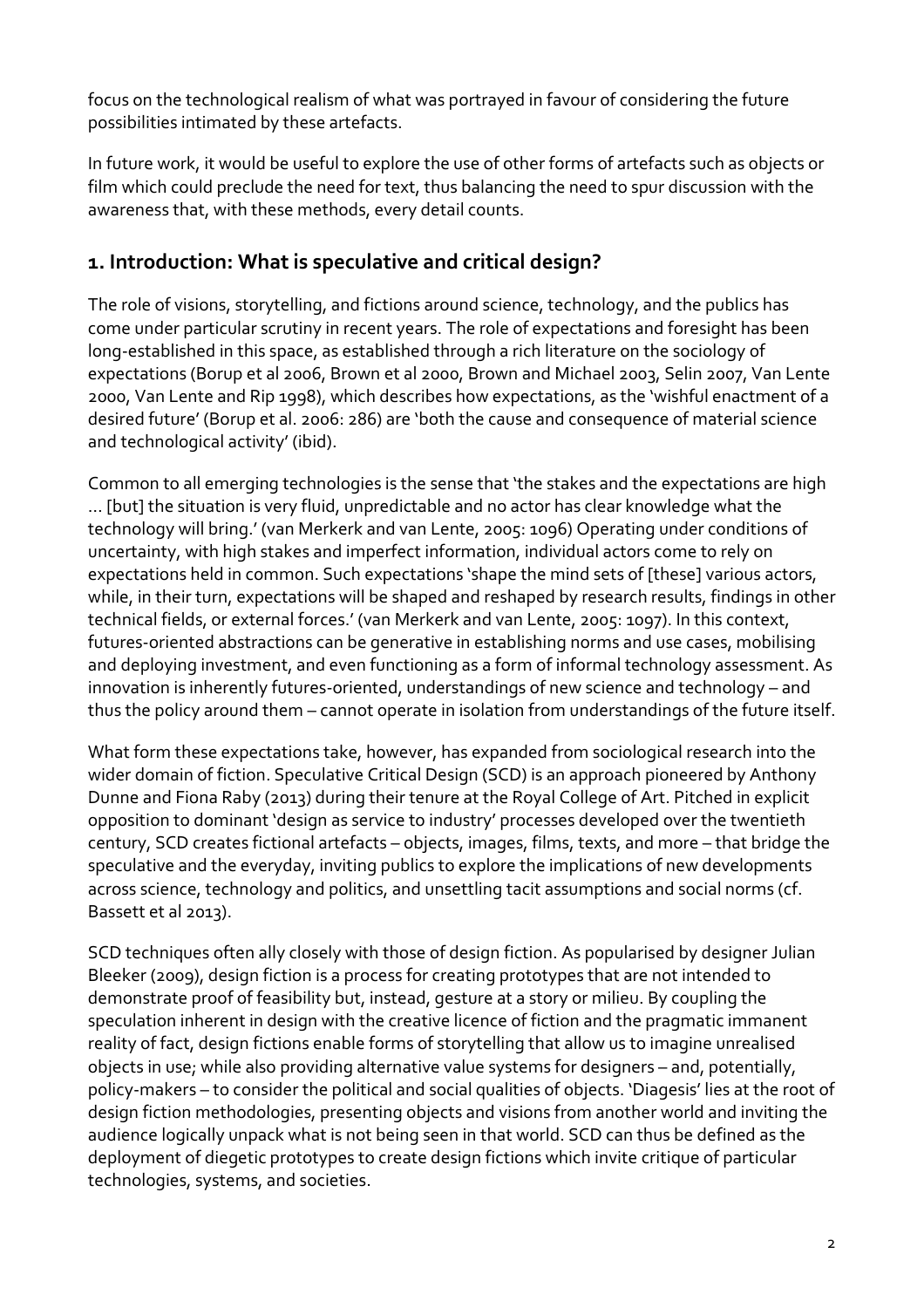Originating in a culture and context of design but – in the vast majority of cases – with no clear manufacturable product, much SCD work is to be found in a gallery setting, nearer to the art world and away from the wider publics it seeks to engage. This has begun to change as the field has gained popular attention, and the routes through which SCD approaches can lay claim to making change are now subject to analysis and evaluation. This work, for Policy Lab and the Government Office for Science, represents ones of these investigations.

#### **How has speculative design been used in policy?**

Despite explicitly advocating its potential for 'helping people participate more actively,' enabling the exploration of pluralistic futures and important issues of the present, speculative design's capacity for sustained public engagement, particularly as mediated through policy bodies, has thus far been under-explored. Many speculative design projects either operate as stand-alone spectacle, or as engagements with those deemed to have 'expertise' – scientists and technologists, political scientists, economists, but rarely wider publics.

An example of the latter is Stuart Candy and Jake Dunagan's work on 'experiential futures' at the Hawaii Research Centre for Futures Studies. Commissioned by the Hawaii State Legislature, Dunagan and Candy's 'Hawaii 2050' project (2006) asked 600 people to engage in considering potential futures around sustainability. Candy and Dunagan developed four immersive staged scenarios – a gubernatorial debate, a citizenship ceremony for refugees of climate change, an environmental workshop, and a business pitch – engineering situations where the audience stood in for members of society to briefly become stakeholders in the futures portrayed. The experience had an important impact on attendees, with 92% of attendees agreed that 'the opportunity to experience alternative futures was thought-provoking and motivates me to action'. However, the audience remained within the boundaries of policy, rather than wider publics.

Beyond government, policy-facing bodies have also taken a wider interest in what speculative design and fictions might have to offer. As part of wider research around futures and foresight, NESTA commissioned a paired set of working papers in 2013 around the subject: 'Better Made Up: The Mutual Influence of Science Fiction and Innovation' by Caroline Bassett, Ed Steinmueller, and Georgina Voss; and 'Imagining Technologies' by Jon Turney. As their titles indicate, however, these papers focused more on the co-construction of speculative fictions and the process of technological innovation rather than the policymaking process – though, as we describe below, had much to offer this project in terms of the design process.

To our knowledge, this project represents the first time that speculative design techniques have been *actively* used within the policy process in the UK. Foresight units have become an increasingly common part of governance; however, the use of SCD has yet to become part of this toolkit. In this project, we explore what this technique has to offer the policy-making process, its benefits and its limitations.

#### **Where else are design fictions found?**

Beyond government, the influence of speculative design can be seen in a number of different spaces:

• *Commercial design:* This form of design can sometimes be systematised. David Kirby (2009, 2010) describes how large technology companies sometimes hire science fiction consultants to construct diegetic prototypes for ultra-realistic cinematic scenarios, specifically for technologies that would be costly and time-consuming to construct 'in the real'. Perhaps the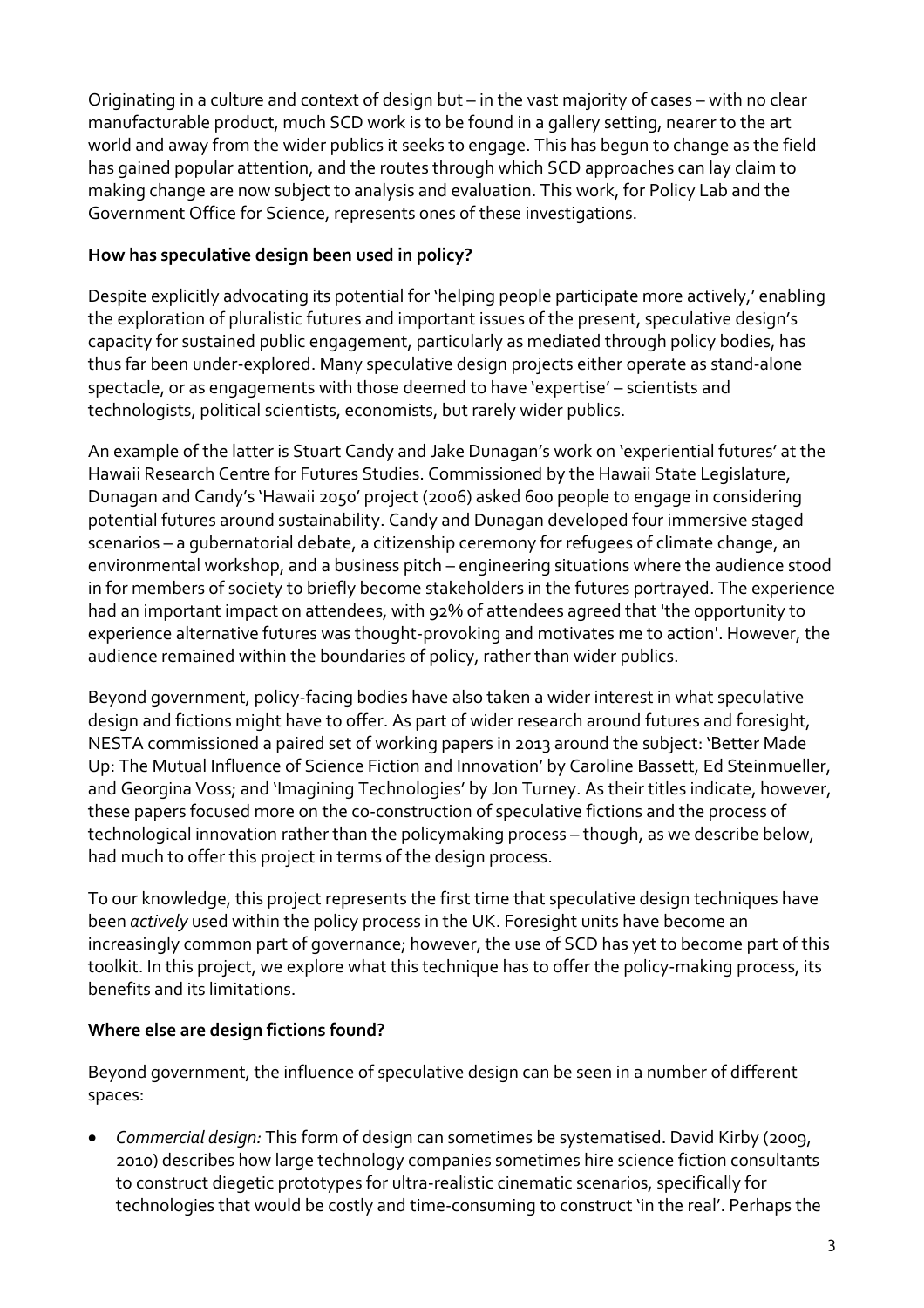most well-known example of this is the gesture interface developed by John Underkoffler for the film 'Minority Report' (2002). In this form, diegetic prototypes can be viewed as a form of marketing, securing investment and buy-in for technologies that do not yet exist.

- *Design schools:* Following Dunne and Raby's pioneering approach, critical and speculative design approaches have been embedded in the curriculum of several design schools, and utilised as a core approach in research projects. One of the most interesting and relevant recent works is Dr Anne Galloway's 'Counting Sheep' project at the University of Wellington. This explores the role that design research can play in supporting public engagement with the development and use of science and technology, particularly around the use, generation, and collection of data in the context of New Zealand Merino farming communities. Through engagement with farmers, scientists, government policy makers, and others, Galloway's team developed fictional scenarios around possible future production and consumption of merino sheep and products.
- *Art and culture institutions*: Speculative design has been used to open up public debates around emerging technologies, through work commissioned and hosted by arts and culture institutions. Recent work in this space includes:
	- 'United Micro Kingdoms' (Anthony Dunne and Fiona Raby, 2013) Large scale exhibition exploring competing social, ideological, technological and economic models, in the UK. Commissioned by the Design Museum.
	- 'The Monopoly of Legitimate Use' (Tobias Revell, 2014) Film piece exploring notions of material and technologically mediated statehood.
	- '75 Watt' (Tuur Revital and Cohen van Balen, 2013) Film piece and physical artefact, exploring physical labour in high-process manufacturing plants.

# **2. Method: Artefact and workshop design**

Three workshops were run, in which a specially designed artefact was used to facilitate discussion and invite debate, based around themes of the future of work, services, and transport. Through structured discussion and debate and the introduction of speculative artefacts, these workshops allowed participants to explore the implications of the theme of the workshop; facilitate current understandings around that theme; and enable them to explore aspects of multiple possible and potential futures.

### **Artefact design**

For each workshop, we created one or more digitally-rendered speculative image, depicting possible aspects of work, services, or transport provision in the year 2040, and tailored to the city that each workshop was held in. Like science fiction, speculative design can make the world strange to us through 'cognitive estrangement'; defamiliarising and restructuring our experience of the present (cf. Jameson 2005); offering a new perspective on its operations; jolting us out of our empirical environment; and providing rich and open-ended fictions which we can populate with our own scripts. Following Bassett et al (2013), the images were deliberately design to ground unfamiliar 'future' elements (eg. Self-driving cars, assistive exo-skeletons, robot repair shops) in otherwise familiar contexts. As literary theorist Darko Suvin describes, cognitive estrangement combines with 'epistemological gravity', allowing speculative fictions to gain authority because they appeal to plausible logics within internally consistent worlds (eg. If selfdriving cars work like *this*, then *that* will happen).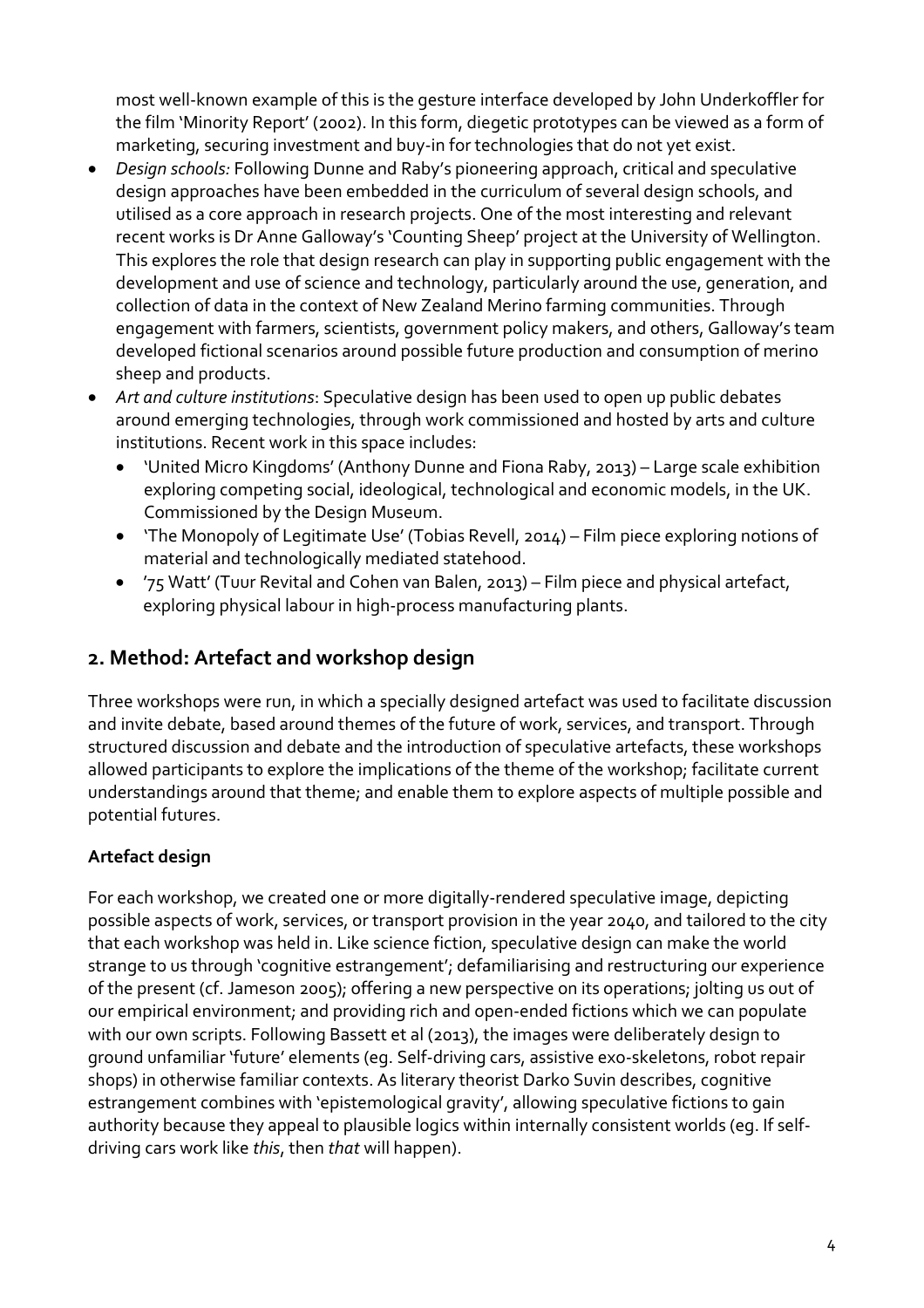For the artefacts, this realism was generated through a literature review and surface-level foresight analysis about the subject of each workshop, looking for trends and drivers around the elements relevant for each workshop. This was combined with elements pertaining to the city that each workshop was hosted in, to offer further experiential 'hooks' for participants – for example, referencing Manchester's canals in the 'Transport and Mobility' workshop – but not so heavily that the workshops became focused around the city itself.

From this research, we drew together the ideas for a series of scenarios that addressed the theme of each workshop, containing several layered, internally consistent elements. To explore the efficacy of using these type of images for policy, we developed a different number and type of visual artefacts for each workshop:



#### *Workshop 1: Future of work*

Image 1: Shop



Image 2: Home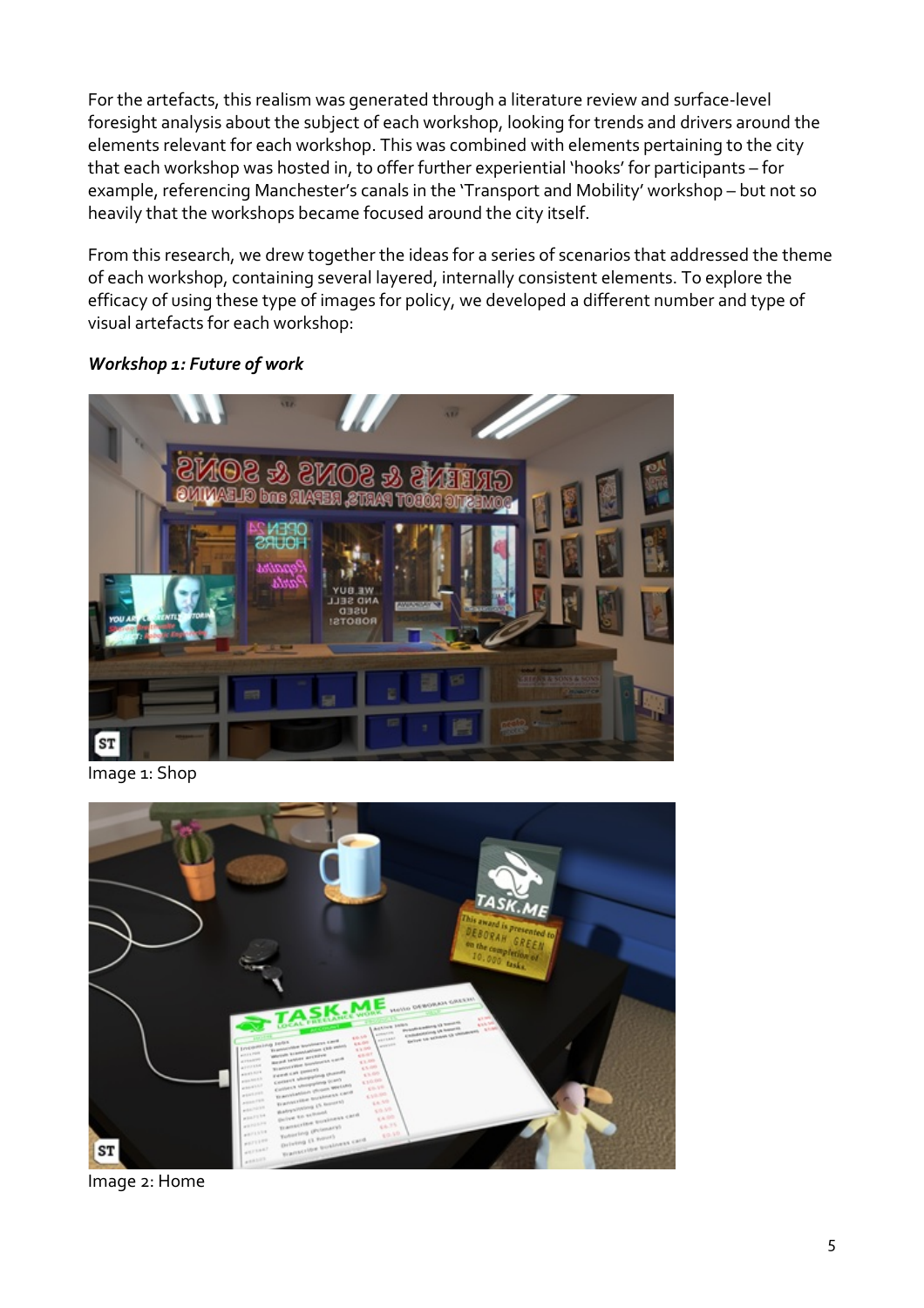

Image 3: Call centre

*Workshop 2: Future of services*



Image 4: Street scene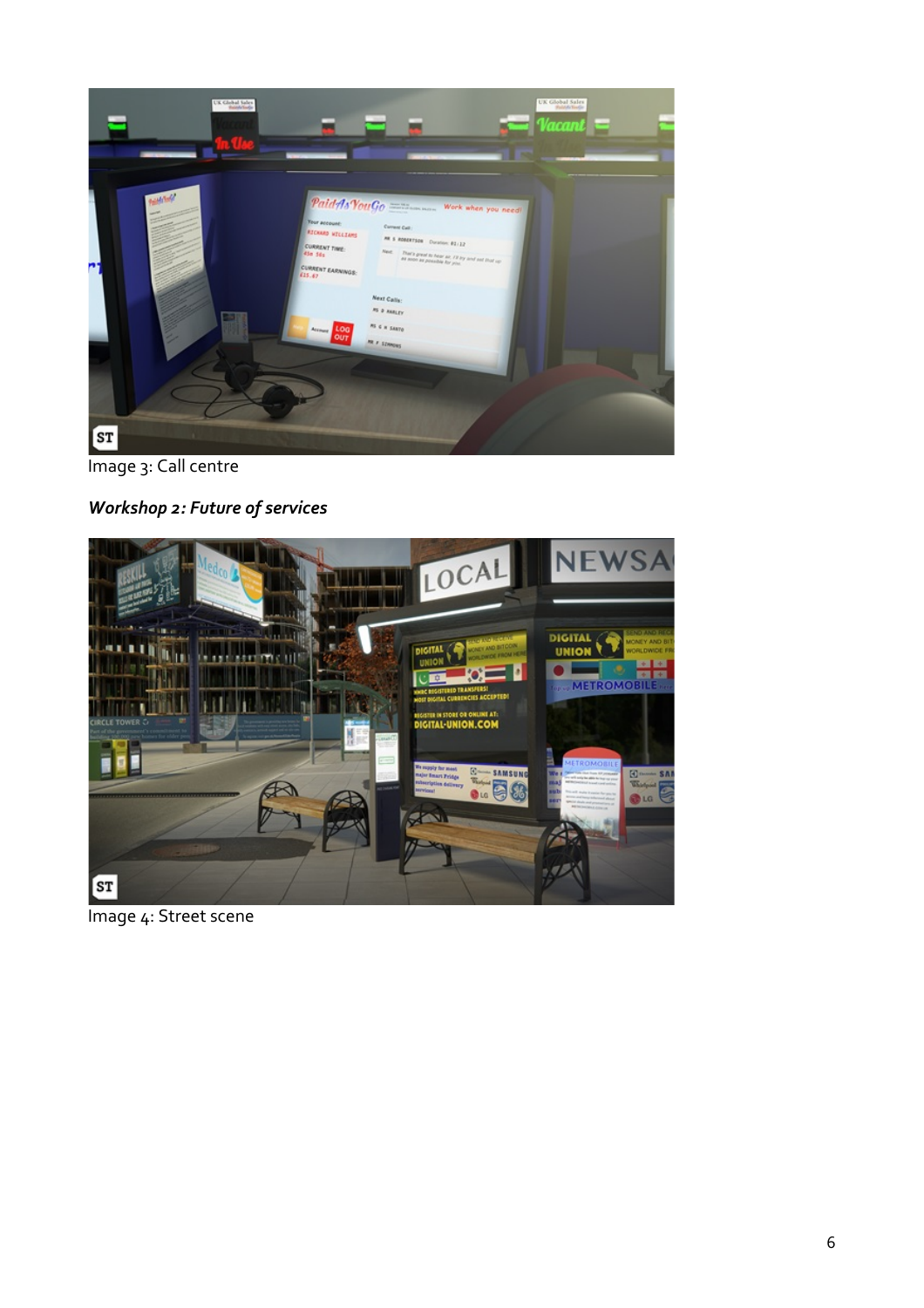#### *Workshop 3: Future of transport and mobility*



Image 5: Public governance



Image 6: Private governance

#### **Workshop design**

*Introduction and scene setting*: Each workshop began with an introduction from Lead Experts – in Swansea and Manchester, Professor Sarah Harper, and in Leicester, Professor Sir Mark Walport – laying out the purpose of the workshop. We then introduced the notion of speculative design, describing how the images were not predictions, but comprised a collection of things that might or might not happen, and which were intended to provoke debate and discussion. We emphasised that we did not expect participants to agree with each other or to think that what was depicted was wholly realistic. Instead, we were interested in their reactions to the scenarios, and what kind of world they imagined to be beyond its borders.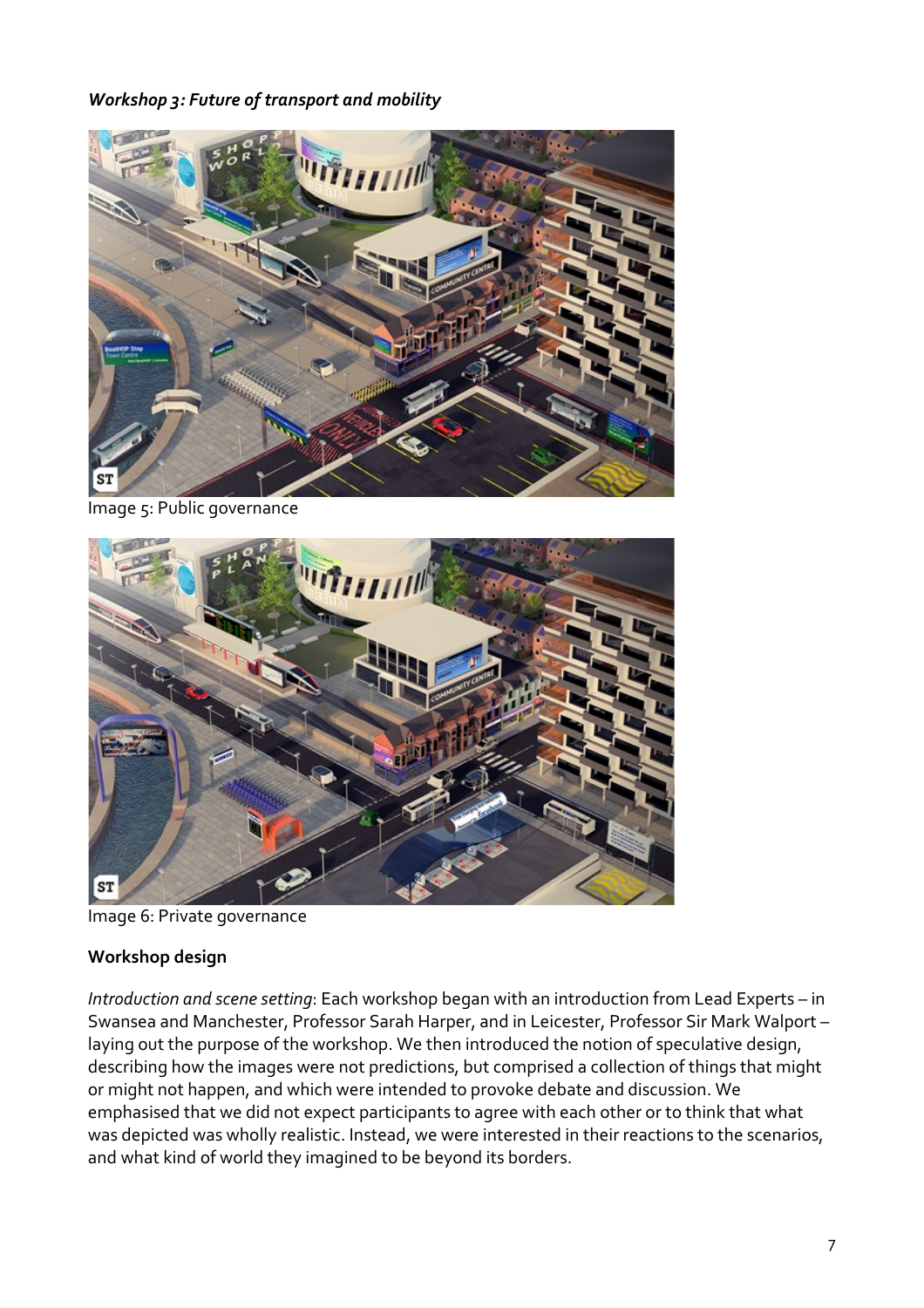*Colour cards:* Semi-structured discussion was guided by the use of 'colour cards', influenced by the de Bono Group's 'Six Thinking Hats' approach.

| Card                           | Questions                                                                                                                                             |
|--------------------------------|-------------------------------------------------------------------------------------------------------------------------------------------------------|
| Yes (Green)                    | What do you like about the image? Are there things that resonate or<br>are familiar?                                                                  |
| No (Red)                       | What do you dislike about the image? Are there things that you<br>disagree with or find unlikely?                                                     |
| Feelings<br>(Blue)             | Put yourself into this scenario: what are your gut feelings about it?<br>Do you feel uncomfortable, sad, happy, relaxed, anxious?                     |
| Personal<br>change<br>(Yellow) | What changes would you make to your own life now if this scenario<br>might be in your future, or part of it?                                          |
| Outside<br>change<br>(Purple)  | What changes would you want others (policymakers, local<br>government, companies) to make if this scenario might be in your<br>future, or part of it? |

### **3. Outcomes and discussion**

Overall, the workshops went extremely well, generating rich and lively discussion and positive feedback from participants. The material generated to feed into the policy process, is documented in the Report 1: Outcomes. Here, we examine the efficacy of the speculative design techniques themselves:

#### **Complex visual images**

The use of images was very successful, offering a common starting point for participants. The finely textured complexity of each image, populated with many different elements, allowed for a rich discussion about the meanings of each element. The 'story' element of the artefacts – that each one had been designed around a particular fictional, internally consistent scenario, rather than as a disparate collection of images, was also successful. This allowed for consideration of what the many parts suggested about the world beyond the edges of the picture, and enabling broader discussion about large themes and their components.

Overall, it was more successful to have multiple images, but not so many that participants became overwhelmed.

- *Work:* By the time we'd reached the third image in the Work event, participants were extremely familiar and comfortable with the speculative approach, and able to pull out themes of the overall discussion from across the day. However, by this stage they had also started to tire; and it wasn't clear how much value the final image added to the workshop.
- *Services:* Having a single image for the Services workshop meant that participants were able to have a much more in-depth discussion about the artefact, spending more time with each Colour Card; and were also able to integrate these thoughts into a valuable larger discussion about how the 'bad' elements of this scene could be converted to 'good' and vice versa. However, participants commented that they would have preferred to have a second image, to allow for comparison.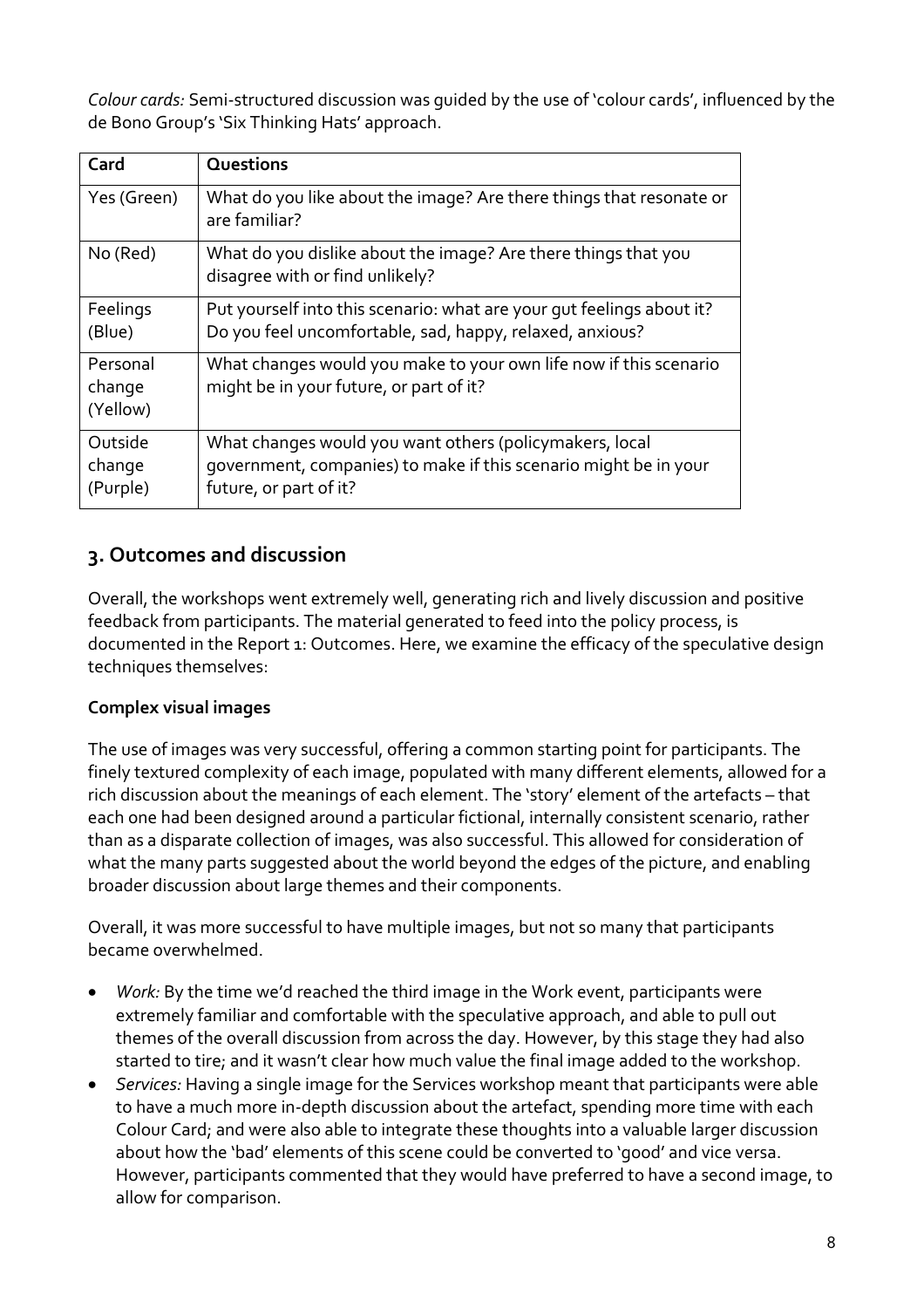• *Transport and Mobility:* The images for this workshop were deliberately designed to be different versions of each other, under different forms of governance. This echoing allowed participants to draw direct comparisons between two different political/economic systems, identifying which different elements in each they found desirable, relatable etc.

#### **Colour cards**

The use of distinct cards to prompt and guide discussion was also extremely successful, allowing participants to explore and voice a range of opinion and in particular, those which may have otherwise been more challenging to express. When presented with an 'other' imaginary, it can be very easy to zoom in on its negative aspects, identifying how it is different and less satisfying or realistic than the here and now. Guiding a discussion about the positive elements of the images, and also of participants gut feelings around them – which were initially harder to articulate – was valuable. The use of the cards in combination also allowed interesting points to rise out of the discussions, as elements seen as undesirable by some participants were highly attractive to others (for example, one younger participant saw the high-rise fully serviced apartment blocks in the Services workshop as prison-like and miserable, whilst a retired participant viewed them as an appealing option to 'downsize' into).

#### **Local grounding and verisimilitude**

Each of the images was grounded in local elements, directly engaging with the world in which participants lived and offering them a way to critique, improve upon it, or work within it (for example, the reference to the call centre economy in Swansea). This opened up wide discussions between participants about their own personal experiences and daily lives.

As part of the grounding, the images were intentionally not designed to be particularly 'future-y'. Participants commented on this aspect – which we will take as a compliment, as the more 'futurey' something looks, the greater the cognitive estrangement and the harder it can be to relate to one's own experience. The unexpected grounding was picked up as a fruitful discussion point – for example, with one participant in the 'Work' workshop identifying that the 2040 robot repair shop was similar to similar white goods shops in Swansea.

#### **Weaknesses, challenges, and cautions**

Speculative design can be seen as a means of framing and mediating expectations between different communities. However, as Basset and colleagues (2013) question: to what extent do these fictions, in acting as a mediator, shape or even constrain expectations? Reading is never taken out of context and there will always be a relationship between the reader and the 'text'. One aspect of how speculative design can be powerful is through consideration of reading practices.

In the workshops, it became apparent that there was a range of literacy around how to 'read' the images. Some participants quickly focused on particular artefacts and used them to open up wider discussion – for example, the forms of intergenerational work and skill break-down in a robot repair shop. Conversely, some elements of the designs which had not been intentionally 'placed' in the image were also picked up on with equal fervour, such as whether the layout of the repair shop was realistic; or what the lack of rain in the 'Transport' scenes indicated about climate change, given that it was located in the North of England (rather, rain is notoriously difficult to render effectively). In facilitating the workshops, we were mindful of steering discussions away